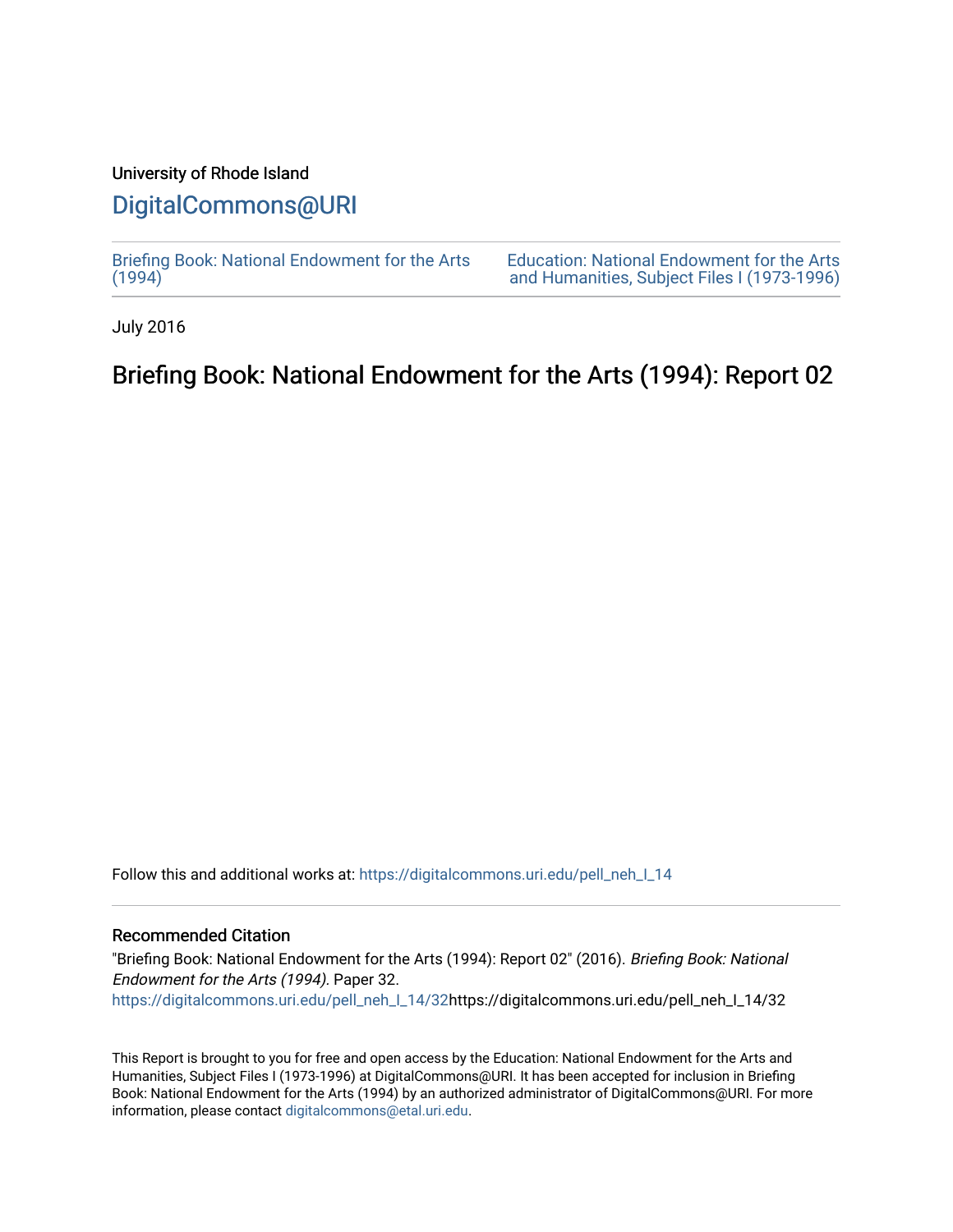#### SENATE VOTE DESCRIPTIONS

- .... \*\* 1989 CQ SENATE VOTE 216 \*\* HR3072. Fiscal 1990 Defense Appropriations - National Endowment for the Arts Obscenity. Mitchell, D-Maine, motion to table (kill) the Helms, R-N.C., amendment to instruct the Senate conferees on the fiscal 1990 Interior Department appropriations bill {HR2788) to insist on a Senate-passed provision barring the use of federal funds for artworks deemed "obscene or indecent." Motion agreed to 62-35: R 19-25; D 43-10 (ND 33-5, SD 10-5), Sept. 28, 1989.
- 2. \*\* 1990 CQ SENATE VOTE 307 \*\* HR5769. Fiscal 1991 Interior Appropriations - NEA. Helms, R-N.C. amendment to the committee amendment, to prohibit the National Endowment for the Arts from using federal funds to promote, distribute, disseminate or produce materials that depict or describe, in a patently offensive way, sexual or excretory activities or organs. Rejected 29-70: R 23-21; D 6-49 (ND 3-35, SD 3-14), Oct. 24, 1990. (Story, 1990 Weekly Report p. 3613)
- 3. \*\* 1990 CQ SENATE VOTE 308 \*\* HR5769. Fiscal 1991 Interior Appropriations - NEA. Hatch, R-Utah, amendment to the committee amendment, to require that funds be returned to the National Endowment for the Arts (NEA), if a court determines that the NEA-funded project is obscene or violates child pornography laws, thus leaving any restrictions on content to be determined by what state courts find violate local law. The amendment also requires the NEA to ensure broader representation and more access to procedures by the public. Adopted 73-24: R 25-18; D 48-6 (ND 34-3, SD 14-3), Oct. 24, 1990. (Story, 1990 Weekly Report p. 3613)
- 4. \*\* 1991 CQ SENATE VOTE 196 \*\* HR2686. Fiscal 1992 Interior Appropriations. Kassenbaum, R-Kan., amendment to cut 10 percent of the \$145,583,000 provided to the National Endowment for the Arts. Rejected 27-67: R 24-15; D 3-52 (ND 1-38, SD 2-14), Sept. 19, 1991.
- s. . \*\* 1991 CQ SENATE VOTE 197 \*\* HR2686. Fiscal 1992 Interior Appropriations. Helms, R-N.C., amendment to the committee amendment, to prohibit the National Endowment for the Arts from funding projects that depict or describe, in a patently offensive way, sexual or excretory activities or organs. Adopted 68-28: R 35-5; D 33-23 (ND 17-22, SD 16-1), Sept. 19, 1991.
- $6.$  $\left\{ \right.$  $\vert$ \*\* 1993 CQ SENATE VOTE 268 \*\* HR2520. Fiscal 1994 Interior Appropriations - National Endowment for the Arts. Helms, R-N.C., amendment to eliminate funding for the National Endowment for the Arts. Rejected 15-83: R 11-32; D 4-51 (ND 1-40, SD 3-11), Sept. 14, 1993. (\$tory, 1993 Weekly Report p. 2449)

Senate Approps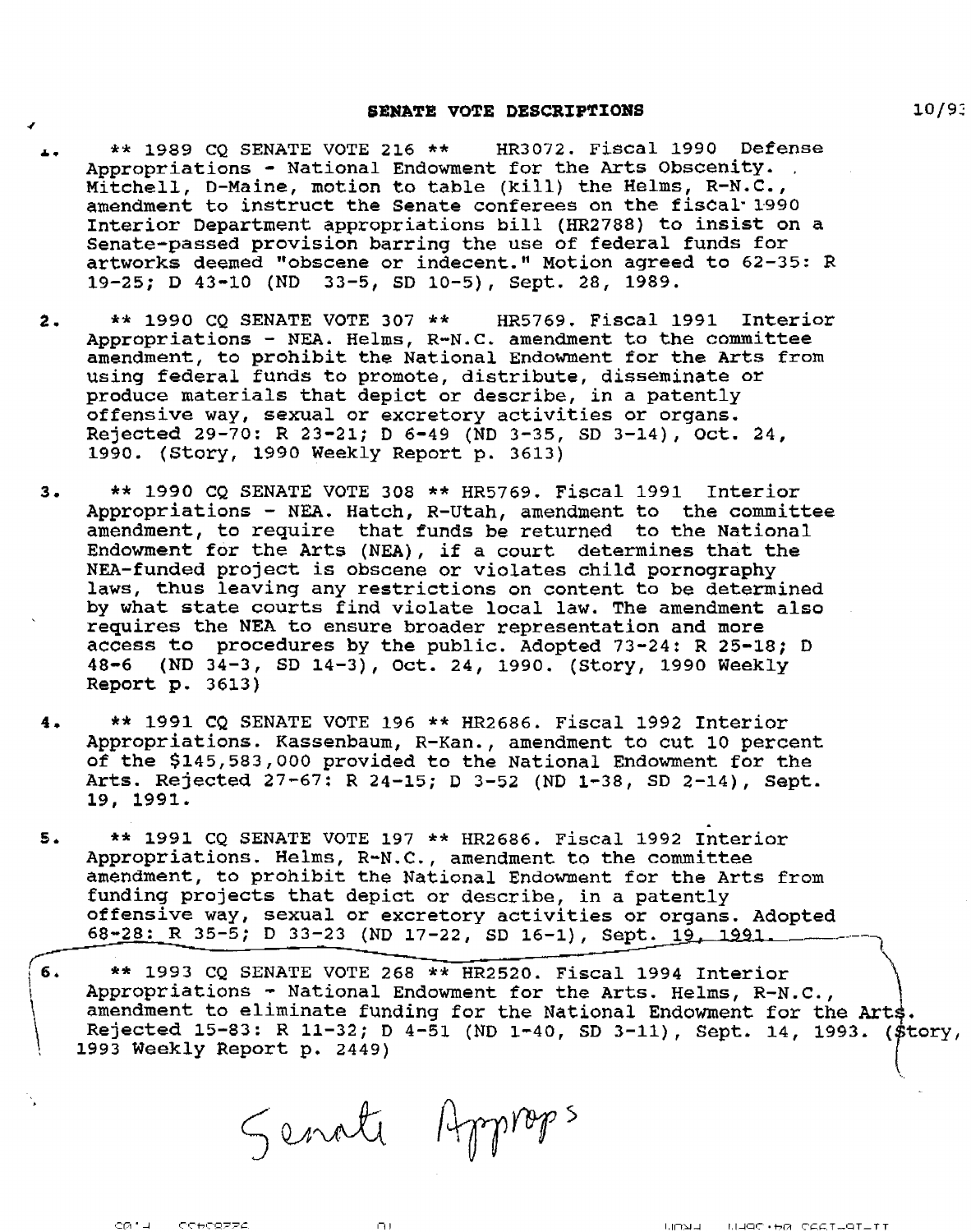- *1.* \*\* 1993 CQ SENATE VOTE 269 \*\* HR2520. Fiscal 1994 Interior Appropriations - National Endowment for the Arts. Jeffords, R-Vt., motion to table (kill) the Helms, R-N.C., amendment to allocate 70% of the Endowment's program funds to state arts agencies. Motion agreed to 57-39: R 14-28; D 43-11 (ND 39-3, SD 4-8), Sept. 15, 1993. (Story, 1993 Weekly Report p. 2449)
- a. \*\* 1993 CQ SENATE VOTE 270 \*\* HR2520. Fiscal 1994 Interior Appropriations - NEA Individual Prohibition. Jeffords, R-Vt., motion to table (kill) the Helms, R-N.C., amendment to prohibit the use of NEA funds for grants to individuals. Motion agreed to 65-30: R 15-26; O 50-4 (ND 40-2, SD 10-2), Sept. 15, 1993. (Story, 1993 Weekly Report p. 2449)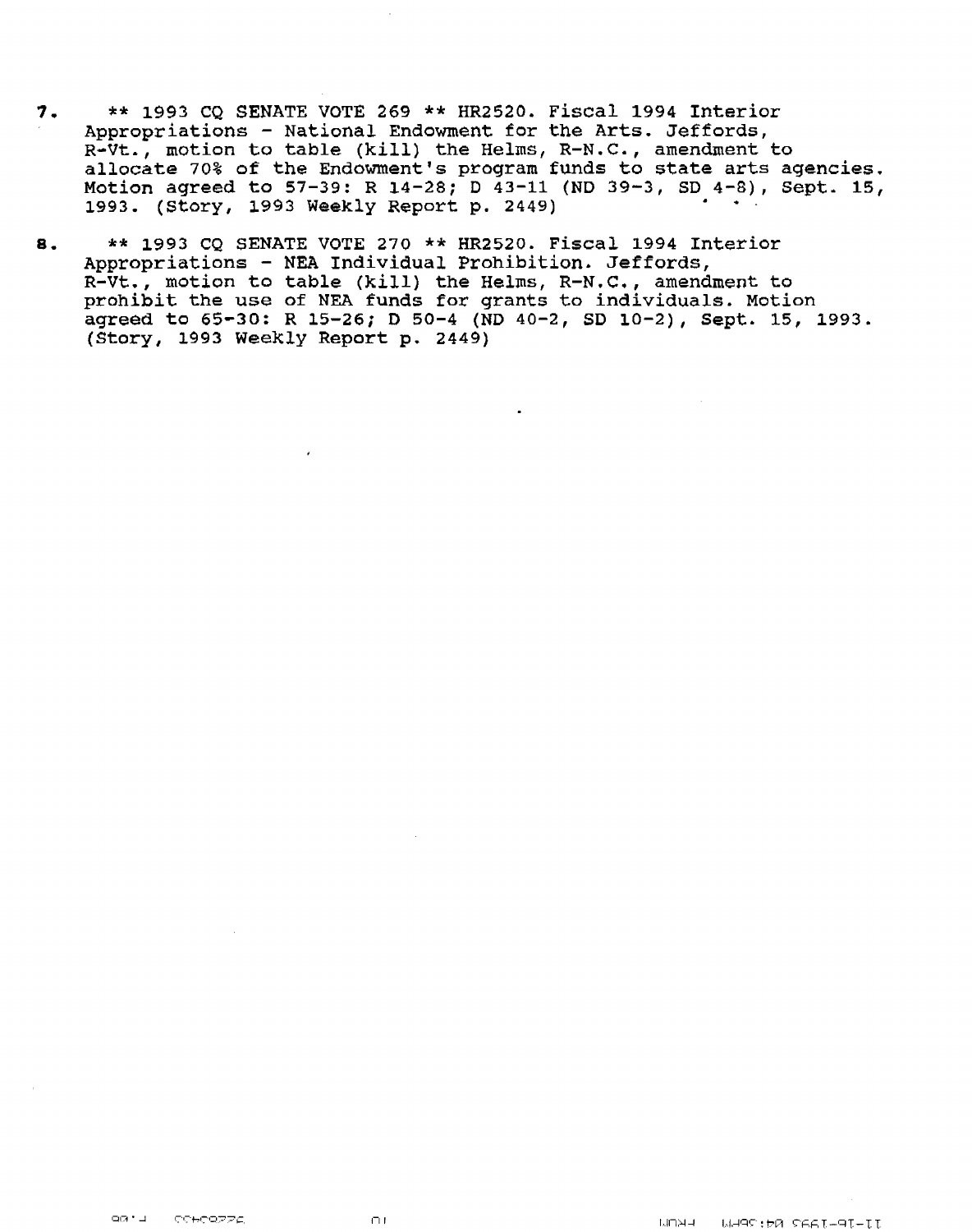$\Delta \sim 10^4$ 

 $\sim 100$ 

### **NEA SENATE VOTE STUDY**

The study includes relevant votes, since 1989, on issues doncerning the National Endowment for the Arts. Duplicative votes and most procedural votes are not included.

| 5<br>7<br>3<br>6<br>8<br>2<br>1<br>4                                                                                                                    |                   |
|---------------------------------------------------------------------------------------------------------------------------------------------------------|-------------------|
| 9<br>9<br>9<br>9<br>9<br>9<br>9<br>8                                                                                                                    |                   |
| 3<br>3<br>3<br>$\mathbf{1}$<br>9<br>$\mathbf 0$<br>$\circ$<br>$\mathbf{1}$<br>Year:                                                                     |                   |
| <b>PERCENT</b>                                                                                                                                          |                   |
| $\mathbf{z}$<br>$\overline{\mathbf{c}}$<br><b>SUPPORT</b><br>$\mathbf{z}$<br>2<br>3<br>3<br>1<br>CQ<br>1                                                |                   |
| 9<br>$\epsilon$<br>6<br>$\overline{\tau}$<br>9<br>When<br>$\mathbf 0$<br>$\mathbf{o}$<br>Vote<br>ı                                                      | <b>A11</b>        |
| $\overline{7}$<br>$\overline{7}$<br>6<br>$\cdot$ g<br>9<br>$\Omega$<br>Voting Votes<br>8<br>6<br>Number:                                                |                   |
|                                                                                                                                                         |                   |
| Υ<br>N<br>Υ<br>$\frac{N}{4}$<br>Υ<br>SUPPORT Position:<br>$\mathbf{Y}$<br>$\frac{N}{N}$<br>N                                                            |                   |
| ct<br>shotes.<br>contact cont cant<br>ino                                                                                                               |                   |
| 100<br>100<br>I<br>$\ddag$<br>Akaka D (D-HI)<br>$\div$<br>+<br>┿<br>$\mathbf +$<br>+<br>┿                                                               |                   |
| 88<br>88<br>Baucus M (D-MT)<br>$\div$<br>$\ddot{}$<br>$\div$<br>$\ddot{}$<br>$\div$<br>$\div$<br>$\div$<br>٠                                            |                   |
| 33<br>33<br>$\mathbf I$<br>I<br>I<br>$\mathbf I$<br>Bennett R (R-UT)<br>I<br>$\div$<br>-<br>⇒                                                           |                   |
| $\ddot{}$<br>100<br>100<br>$+$<br>$\ddot{}$<br>$+$<br>$\ddot{}$<br>$\ddot{}$<br>Biden J (D-DE)<br>$\div$<br>÷                                           |                   |
| 88<br>88<br>$\div$<br>$\ddot{}$<br>$+$<br>$\ddagger$<br>$\ddot{+}$<br>Bingaman J (D-NM)<br>$\ddot{+}$<br>$\ddotmark$<br>-                               |                   |
| 63<br>63<br>$+$<br>$\ddot{}$<br>$\ddot{}$<br>$\div$<br>Bond $C$ (R-MO)<br>$\div$<br>÷<br>-<br>-                                                         |                   |
| 88<br>88<br>$\ddot{+}$<br>$\ddot{}$<br>$\ddot{}$<br>$\ddot{+}$<br>$+$<br>÷<br>Boren D (D-OK)<br>$\div$<br>$\qquad \qquad \blacksquare$                  |                   |
| I<br>$\mathbf I$<br>100<br>100<br>I<br>I<br>I<br>$+$<br>$\ddag$<br>$\div$<br>Boxer B (D-CA)                                                             |                   |
| $+$<br>$\ddot{}$<br>100<br>100<br>$\ddot{}$<br>$\div$<br>$\ddot{}$<br>$+$<br>$\ddag$<br>Bradley B (D-NJ)<br>$+$                                         |                   |
| 2<br>?<br>?<br>60<br>$\ddot{}$<br>$\overline{\phantom{0}}$<br>$\ddot{}$<br>$\ddot{}$<br>Breaux $J$ (D-LA)<br>-                                          | 38                |
| $\mathbf I$<br>I<br>$\mathbf 0$<br>$\mathbf I$<br>Brown H $(R-CO)$<br>-<br>-<br>-<br>-<br>-                                                             | $\mathbf o$       |
| 63<br>63<br>$+$<br>$\qquad \qquad -$<br>$+$<br>Bryan R (D-NV)<br>$\ddotmark$<br>$\div$<br>$\div$<br>-<br>⇔                                              |                   |
| $\ddot{+}$<br>L.<br>75<br>$+$<br>$\ddot{}$<br>$\div$<br>Bumpers D (D-AR)<br>$\div$<br>$\bm{+}$<br>۰                                                     | 75                |
| 38<br>38<br>$\ddot{+}$<br>$\ddot{}$<br>$+$<br>Burns C (R-MT)<br>⊷<br>$\blacksquare$<br>-                                                                |                   |
| 13<br>13<br>$\ddag$<br>Byrd R $(D-WV)$<br>-<br>-<br>$\qquad \qquad \blacksquare$<br>$\overline{\phantom{a}}$<br>-                                       |                   |
| Ī<br>I<br>$\ddot{+}$<br>I<br><b>T</b><br>I<br>100<br>100<br>Campbell B (D-CO)<br>$\div$<br>$\div$                                                       |                   |
| $+$<br>100<br>100<br>$+$<br>$\div$<br>$+$<br>$\ddag$<br>$\ddot{}$<br>$\ddot{}$<br>Chafee $J$ (R-RI)<br>$\div$                                           |                   |
| 0<br>Coats $D$ (R-IN)<br>-<br>-<br>⊷<br>$\ddot{\phantom{1}}$<br>-<br>-<br>-<br>-                                                                        | 0                 |
| 50<br>Cochran T (R-MS)<br>$\div$<br>$\div$<br>▄<br>÷<br>$\bm{+}$<br>$\bullet$<br>$\overline{\phantom{a}}$<br>-                                          | 50                |
| 88<br>$\ddot{}$<br>$\div$<br>Cohen $W$ (R-ME)<br>$\div$<br>$\div$<br>$\div$<br>$\ddag$<br>$\div$<br>$\qquad \qquad \blacksquare$                        | $88 -$            |
| 63<br>63<br>Conrad K (D-ND)<br>$\div$<br>$\ddot{}$<br>$\qquad \qquad \blacksquare$<br>$\ddot{}$<br>$\div$<br>$\ddot{}$<br>-<br>$\overline{\phantom{a}}$ |                   |
| $\mathbf I$<br>I<br>I<br>Coverdell P (R-GA)<br>I<br>$\mathbf I$<br>$\circ$<br>-<br>-<br>-                                                               | $\mathbf 0$       |
| $\mathbf I$<br>I<br>$\mathbf T$<br>Craig L (R-ID)<br>20<br>$\overline{\phantom{0}}$<br>$\ddagger$<br>-<br>-                                             | 20                |
| $\ddot{\tau}$<br>D'Amato A (R-NY)<br>$\ddot{+}$<br>$\ddot{}$<br>88<br>$+$<br>$\ddotmark$<br>$\div$<br>$\div$<br>-                                       | 88                |
| $\ddot{+}$<br>Danforth J (R-MO)<br>$\ddot{}$<br>$\ddot{}$<br>$+$<br>$\ddot{+}$<br>$\ddot{+}$<br>$\div$<br>$\div$<br>100                                 | $100 \rightarrow$ |
| Daschle T (D-SD)<br>88<br>┷<br>88<br>$+$<br>$\begin{array}{c} + \end{array}$<br>$\ddot{}$<br>$\ddot{\phantom{1}}$<br>$+$<br>$\div$                      |                   |
| DeConcini D (D-AZ)<br>75<br>$+$<br>$\ddot{}$<br>$\ddag$<br>$\ddag$<br>+<br>$\div$                                                                       | 75                |
| $\ddot{}$<br>$\ddot{}$<br>$+$<br>Dodd $C$ (D-CT)<br>$+$<br>88<br>$\ddot{}$<br>88<br>$\ddag$                                                             |                   |
| Dole B (R-KS)<br>$+$<br>$+$<br>25<br>25<br>-                                                                                                            |                   |
| Domenici P (R-NM)<br>$\ddot{}$<br>?<br>$+$<br>$\begin{array}{c} + \end{array}$<br>86<br>$\ddag$<br>$+$<br>$+$<br>$\qquad \qquad \blacksquare$           | 75                |
| I<br>$\mathbf I$<br>$\mathbf I$<br>$\mathbf I$<br>Dorgan B (D-ND)<br>$\mathbf{I}$<br>$+$<br>$\ddot{}$<br>100<br>$\ddot{}$<br>100                        |                   |
| $\ddot{+}$<br>Durenberger D (R-MN)<br>$\ddotmark$<br>$+$<br>$+$<br>$\ddot{}$<br>$\div$<br>$+$<br>$+$<br>100<br>100                                      |                   |
| Exon $J$ (D-NE)<br>$+$<br>$\div$<br>25<br>-<br>25<br>$\rightarrow$                                                                                      |                   |
| Faircloth L (R-NC)<br>I<br>$\mathbf I$<br>I<br>I<br>I<br>O                                                                                              | 0                 |

 $\sigma_{\rm{in}}$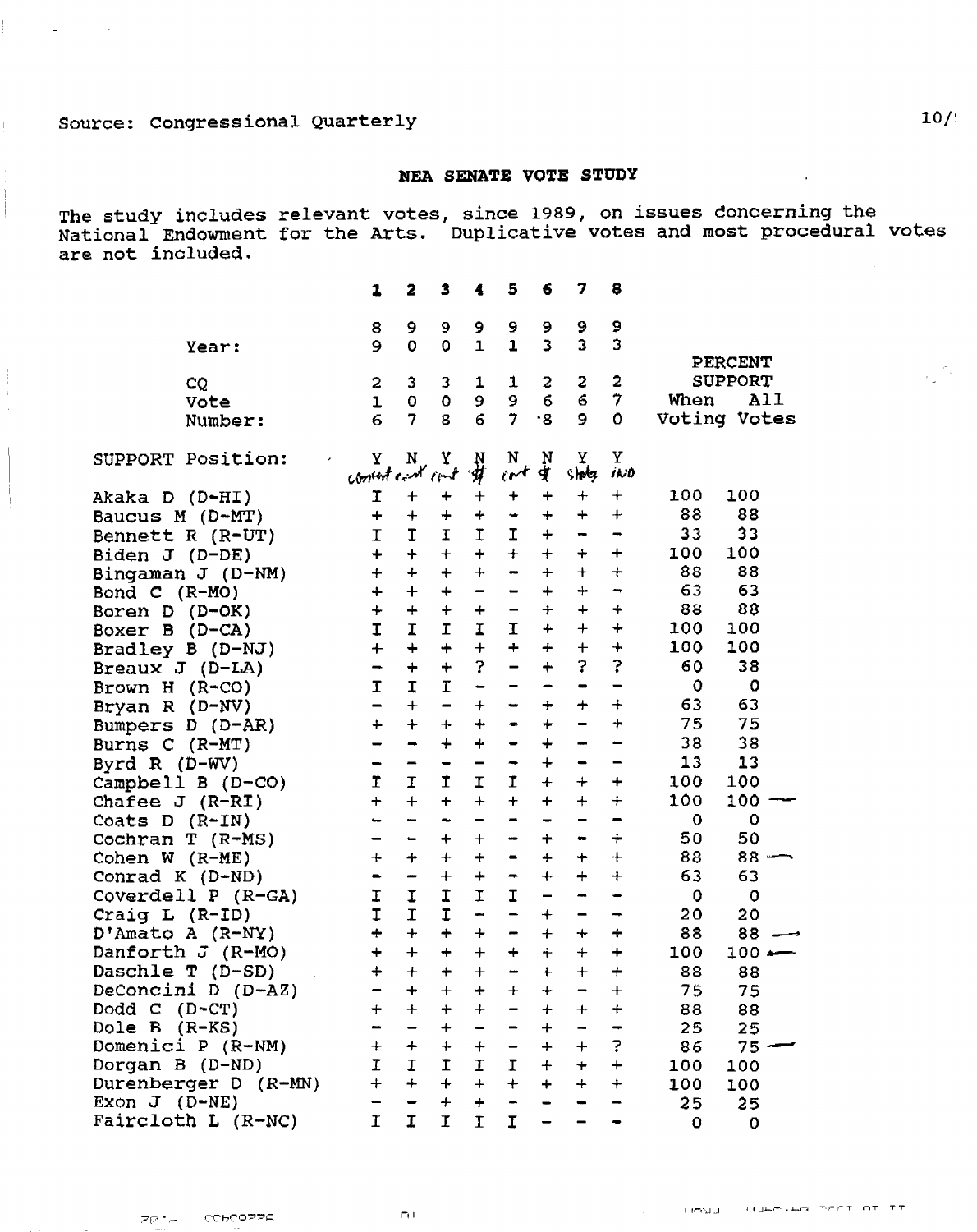|                       |                                         | $\mathbf{1}$                 | 2                            | з                                | 4                 | 5                            | 6                            | 7                            | 8                                                                                                                                                                                                                                                                                                                                                                                                                                                                                                     |             |                |
|-----------------------|-----------------------------------------|------------------------------|------------------------------|----------------------------------|-------------------|------------------------------|------------------------------|------------------------------|-------------------------------------------------------------------------------------------------------------------------------------------------------------------------------------------------------------------------------------------------------------------------------------------------------------------------------------------------------------------------------------------------------------------------------------------------------------------------------------------------------|-------------|----------------|
|                       |                                         |                              |                              |                                  |                   |                              |                              |                              |                                                                                                                                                                                                                                                                                                                                                                                                                                                                                                       |             |                |
|                       |                                         | 8<br>9                       | 9<br>o                       | 9                                | 9<br>$\mathbf{1}$ | 9<br>$\mathbf{1}$            | 9<br>3                       | 9<br>3                       | 9<br>3                                                                                                                                                                                                                                                                                                                                                                                                                                                                                                |             |                |
|                       | Year:                                   |                              |                              | $\mathbf 0$                      |                   |                              |                              |                              |                                                                                                                                                                                                                                                                                                                                                                                                                                                                                                       |             | <b>PERCENT</b> |
|                       | CQ                                      | $\overline{a}$               | $\mathbf{3}$                 | $\mathbf{3}$                     | $\mathbf{1}$      | $\mathbf{1}$                 | 2                            | $\overline{2}$               | $\mathbf{2}$                                                                                                                                                                                                                                                                                                                                                                                                                                                                                          |             | <b>SUPPORT</b> |
|                       | Vote                                    | $\mathbf{1}$                 | $\mathbf{o}$                 | $\mathbf{o}$                     | 9                 | 9                            | 6                            | 6                            | $\mathbf{7}$                                                                                                                                                                                                                                                                                                                                                                                                                                                                                          | When        | A <sub>1</sub> |
|                       | Number:                                 | 6                            | 7                            | 8                                | $6\phantom{a}$    | $\overline{7}$               | 8                            | $\mathbf 9$                  | 0.                                                                                                                                                                                                                                                                                                                                                                                                                                                                                                    |             | Voting Votes   |
|                       |                                         |                              |                              |                                  |                   |                              |                              |                              |                                                                                                                                                                                                                                                                                                                                                                                                                                                                                                       |             |                |
|                       | SUPPORT Position:                       | Υ                            | N                            | Y                                | N                 | N                            | N                            | Y                            | Y                                                                                                                                                                                                                                                                                                                                                                                                                                                                                                     |             |                |
|                       |                                         |                              |                              |                                  |                   |                              |                              |                              |                                                                                                                                                                                                                                                                                                                                                                                                                                                                                                       | 100         | 100            |
|                       | Feingold R (D-WI)<br>Feinstein D (D-CA) | $\mathbf{I}$<br>$\mathbf{I}$ | $\mathbf{I}$<br>$\mathbf T$  | I<br>$\mathbf T$                 | $\frac{1}{1}$     | I<br>$\mathbf I$             | $\div$<br>$+$                | ÷<br>$\ddag$                 | $\ddot{}$<br>$\div$                                                                                                                                                                                                                                                                                                                                                                                                                                                                                   | 100         | 100            |
| Ford W $(D-KY)$       |                                         | $\blacksquare$               | $+$                          | $\rightarrow$                    |                   | -                            | $+$                          | $\blacksquare$               | $\begin{array}{c} \color{red} \textbf{+} \color{blue} \textbf{+} \color{blue} \textbf{+} \color{blue} \textbf{+} \color{blue} \textbf{+} \color{blue} \textbf{+} \color{blue} \textbf{+} \color{blue} \textbf{+} \color{blue} \textbf{+} \color{blue} \textbf{+} \color{blue} \textbf{+} \color{blue} \textbf{+} \color{blue} \textbf{+} \color{blue} \textbf{+} \color{blue} \textbf{+} \color{blue} \textbf{+} \color{blue} \textbf{+} \color{blue} \textbf{+} \color{blue} \textbf{+} \color{blue$ | 38          | 38             |
| Glenn J $(D+OH)$      |                                         | $+$ $+$                      |                              | $+$                              | $\,{}^+$          |                              | $\boldsymbol{+}$             | $\div$                       | $\boldsymbol{+}$                                                                                                                                                                                                                                                                                                                                                                                                                                                                                      | 88          | 88             |
| Gorton $S$ (R-WA)     |                                         | $+$                          | $+$                          | -                                |                   |                              | $\div$                       | $\overline{\phantom{0}}$     | $\color{red}{+}$                                                                                                                                                                                                                                                                                                                                                                                                                                                                                      | 50          | 50             |
| Graham B $(D-FL)$     |                                         | $\ddotmark$                  | $\ddot{+}$                   | $\ddot{}$                        | $\boldsymbol{+}$  |                              | $\cdot$ +                    | $+$                          | $\ddot{+}$                                                                                                                                                                                                                                                                                                                                                                                                                                                                                            | 88          | 88             |
| Gramm $P$ (R-TX)      |                                         | -                            | $\ddot{\phantom{1}}$         | -                                | -                 |                              | $\ddot{\cdot}$               | $\overline{?}$               | $\ddot{\phantom{0}}$                                                                                                                                                                                                                                                                                                                                                                                                                                                                                  | $\Omega$    | $\circ$        |
|                       | Grassley $C$ (R-IA)                     | $\qquad \qquad \blacksquare$ | $\blacksquare$               | -                                | ÷                 | ۰                            | $\ddot{}$                    | -                            | $\overline{\phantom{0}}$                                                                                                                                                                                                                                                                                                                                                                                                                                                                              | 13          | 13             |
| Gregg $J$ ( $R-NH$ )  |                                         | $\mathbf I$                  | $\mathbf I$                  | $\mathbf I$                      | $\mathbf I$       | I                            | $\ddot{\phantom{1}}$         | -                            | $\blacksquare$                                                                                                                                                                                                                                                                                                                                                                                                                                                                                        | 33          | 33             |
| Harkin $T$ (D-IA)     |                                         | $+$                          | $\boldsymbol{+}$             | $+$                              | $\ddot{\cdot}$    | $\tilde{?}$                  | $\ddot{}$                    | $\ddot{}$                    | $+$                                                                                                                                                                                                                                                                                                                                                                                                                                                                                                   | 100         | 75             |
| Hatch $O (R-UT)$      |                                         | $\qquad \qquad \blacksquare$ | $+$                          | $\div$                           | ?                 | $\overline{\phantom{0}}$     | $\color{red}+$               | $\qquad \qquad \blacksquare$ | -                                                                                                                                                                                                                                                                                                                                                                                                                                                                                                     | 43          | 38             |
|                       | Hatfield M (R-OR)                       | $+$                          | $\ddot{\cdot}$               | $\ddot{\cdot}$                   | $\ddag$           | -                            | $\qquad \qquad +$            | -                            | $\ddagger$                                                                                                                                                                                                                                                                                                                                                                                                                                                                                            | 67          | 50             |
| Heflin H (D-AL)       |                                         | $\overline{\phantom{0}}$     | $\rightarrow$                | -                                | +                 | $\qquad \qquad \blacksquare$ | $+$                          | $\blacksquare$               | $\div$                                                                                                                                                                                                                                                                                                                                                                                                                                                                                                | 38          | 38             |
| Helms $J$ (R-NC)      |                                         | -                            | $\qquad \qquad \blacksquare$ | -                                | ÷                 | -                            | -                            | $\overline{\phantom{0}}$     | ┯                                                                                                                                                                                                                                                                                                                                                                                                                                                                                                     | - 0         | $\mathbf{o}$   |
|                       | $H$ ollings E (D-SC)                    | $\blacksquare$               | $\overline{\phantom{a}}$     | $+$                              | -                 | $\blacksquare$               | $\qquad \qquad \blacksquare$ | $\blacksquare$               |                                                                                                                                                                                                                                                                                                                                                                                                                                                                                                       | 13          | 13             |
|                       | Hutchison $K$ (R-TX)                    | $\mathbf I$                  | $\mathbf I$                  | $\mathbf I$                      | $\mathbf T$       | I                            | $\ddot{}$                    | $\qquad \qquad \blacksquare$ | $\qquad \qquad \blacksquare$                                                                                                                                                                                                                                                                                                                                                                                                                                                                          | 33          | 33             |
| Inouye $D$ ( $D-HI$ ) |                                         | $\ddot{}$                    | $\ddot{}$                    | $\blacksquare$                   | $+$               | $\qquad \qquad \blacksquare$ | $\div$                       | $\div$                       | $\ddot{}$                                                                                                                                                                                                                                                                                                                                                                                                                                                                                             | 75          | 75             |
|                       | Jeffords J (R-VT)                       | $\overline{\mathbf{C}}$      | $\div$                       | $+$                              | $+$               | $\div$                       | $+$                          | $+$                          | $\ddot{}$                                                                                                                                                                                                                                                                                                                                                                                                                                                                                             | 100         | $88 -$         |
|                       | Johnston J (D-LA)                       | $\div$                       | $+$                          | $+$                              | $\ddot{+}$        | $\qquad \qquad \blacksquare$ | $\ddotmark$                  | $+$                          | $\ddot{}$                                                                                                                                                                                                                                                                                                                                                                                                                                                                                             | 88          | 88             |
|                       | Kassebaum N (R-KS)                      | $+$                          | $+$                          | $+$                              | $\frac{1}{2}$     | $+$                          | $+$                          | $\overline{\phantom{0}}$     | $\ddot{}$                                                                                                                                                                                                                                                                                                                                                                                                                                                                                             | 75          | $75 -$         |
|                       | Kempthorne $D (R-ID)$                   | $\mathbf I$                  | $\mathbf{T}$                 | $\mathbf I$                      | $\mathbf I$       | $\mathbf I$                  | $\boldsymbol{+}$             | -                            | $\qquad \qquad \blacksquare$                                                                                                                                                                                                                                                                                                                                                                                                                                                                          | 33          | 33             |
|                       | Kennedy E (D-MA)                        | $+$ $+$                      |                              | $\textcolor{red}{\div}$          | $\div$            | $+$                          | $+$                          | $\ddot{}$                    | $\div$                                                                                                                                                                                                                                                                                                                                                                                                                                                                                                | 100         | 100            |
| Kerrey B $(D-NE)$     |                                         | $+$                          | $+$                          | $\begin{array}{c} + \end{array}$ | $\ddot{}$         | $\blacksquare$               | $\pm$                        | $\boldsymbol{+}$             | $+$                                                                                                                                                                                                                                                                                                                                                                                                                                                                                                   | 88          | 88 $#$         |
| Kerry $J$ (D-MA)      |                                         | $\boldsymbol{+}$             | $\ddot{}$                    | $\ddot{}$                        | $\ddagger$        | $\ddot{}$                    | $\ddot{}$                    | $\color{red}+$               | $+$                                                                                                                                                                                                                                                                                                                                                                                                                                                                                                   | 100         | 100            |
| Kohl H $(D-WI)$       |                                         | $\ddot{+}$                   | $\ddot{}$                    | $\ddot{+}$                       | $\ddot{}$         | -                            | $\ddot{+}$                   | $+$                          | $\ddot{+}$                                                                                                                                                                                                                                                                                                                                                                                                                                                                                            | 88          | 88             |
|                       | Lautenberg F (D-NJ)                     | $\ddag$                      | $\ddot{}$                    | $+$                              | $\ddotmark$       | $+$                          | $\ddot{}$                    | $+$                          | $\ddot{}$                                                                                                                                                                                                                                                                                                                                                                                                                                                                                             | 100         | 100            |
| Leahy P $(D-VT)$      |                                         | $+$                          | $+$                          | $+$                              | $+$               | $\div$                       | $\ddot{}$                    | $+$                          | $\boldsymbol{+}$                                                                                                                                                                                                                                                                                                                                                                                                                                                                                      | 100         | 100            |
| Levin $C$ ( $D-MI$ )  |                                         | $+$                          | $+$                          | $\pmb{+}$                        | $+$               | $+$                          | $+$                          | $\ddot{}$                    | $\div$                                                                                                                                                                                                                                                                                                                                                                                                                                                                                                | 100         | 100            |
|                       | Lieberman J $(D-CT)$                    | $\ddag$                      | $\ddot{}$                    | $\ddot{}$                        | $\ddot{}$         | $+$                          | $\div$                       | $\ddot{+}$                   | $+$                                                                                                                                                                                                                                                                                                                                                                                                                                                                                                   | 100         | 100            |
| Lott $T$ (R-MS)       |                                         |                              |                              |                                  |                   |                              | $\ddot{+}$                   | <u>.</u>                     |                                                                                                                                                                                                                                                                                                                                                                                                                                                                                                       | 13          | 13             |
| Lugar R $(R-IN)$      |                                         | $\div$                       | $\ddot{}$                    | $+$                              | $\ddot{}$         | -                            | $\ddot{+}$                   | -                            | $\ddag$                                                                                                                                                                                                                                                                                                                                                                                                                                                                                               | 75          | $75 -$         |
| Mack $C$ (R-FL)       |                                         |                              |                              |                                  |                   | -                            |                              | $\blacksquare$               |                                                                                                                                                                                                                                                                                                                                                                                                                                                                                                       | $\mathbf 0$ | $\mathbf 0$    |
|                       | Mathews H $(D-TN)$                      | $\mathbf I$                  | $\mathbf I$                  | $\mathbf I$                      | $\mathbf T$       | $\mathbf I$                  | $+$                          | -                            | $\ddot{}$                                                                                                                                                                                                                                                                                                                                                                                                                                                                                             | 67          | 67             |
| McCain $J$ (R-AZ)     |                                         |                              |                              |                                  |                   |                              |                              |                              |                                                                                                                                                                                                                                                                                                                                                                                                                                                                                                       | $\circ$     | $\mathbf 0$    |
|                       | McConnell M (R-KY)                      |                              |                              |                                  |                   |                              |                              |                              | -                                                                                                                                                                                                                                                                                                                                                                                                                                                                                                     | 0           | $\circ$        |
|                       | Metzenbaum H $(D-OH)$                   | +                            | $\ddag$                      | $+$                              | $+$               | $\ddot{}$                    | 3                            | $\boldsymbol{+}$             | $+$                                                                                                                                                                                                                                                                                                                                                                                                                                                                                                   | 100         | 88             |
|                       | Mikulski B (D-MD)                       | $+$                          | $+$                          | $+$                              | $+$               | $\blacksquare$               | $+$                          | $+$                          | $\div$                                                                                                                                                                                                                                                                                                                                                                                                                                                                                                | 88          | 88             |
|                       | Mitchell G (D-ME)                       | $\ddag$                      | $+$                          | $\pm$                            | $+$               | $\div$                       | $+$                          | $+$                          | $\ddot{}$                                                                                                                                                                                                                                                                                                                                                                                                                                                                                             | 100         | 100            |
|                       | Moseley-Braun C (D-IL)                  | $\mathbf{I}$                 | $\mathbf I$                  | $\mathbf I$                      | $\mathbf{I}$      | $\mathbf I$                  | $\div$                       | $\div$                       | $+$                                                                                                                                                                                                                                                                                                                                                                                                                                                                                                   | 100         | 100            |
|                       | Moynihan D (D-NY)                       | $+$                          | $+$                          | $+$                              | $+$               | $\qquad \qquad +$            | $+$                          | $+$                          | $\ddotmark$                                                                                                                                                                                                                                                                                                                                                                                                                                                                                           | 100         | 100            |
|                       | Murkowski F (R-AK)                      |                              |                              | $+$                              |                   |                              | $\ddot{+}$                   | $+$                          |                                                                                                                                                                                                                                                                                                                                                                                                                                                                                                       | 38          | 38             |

mm +

مساحيحا